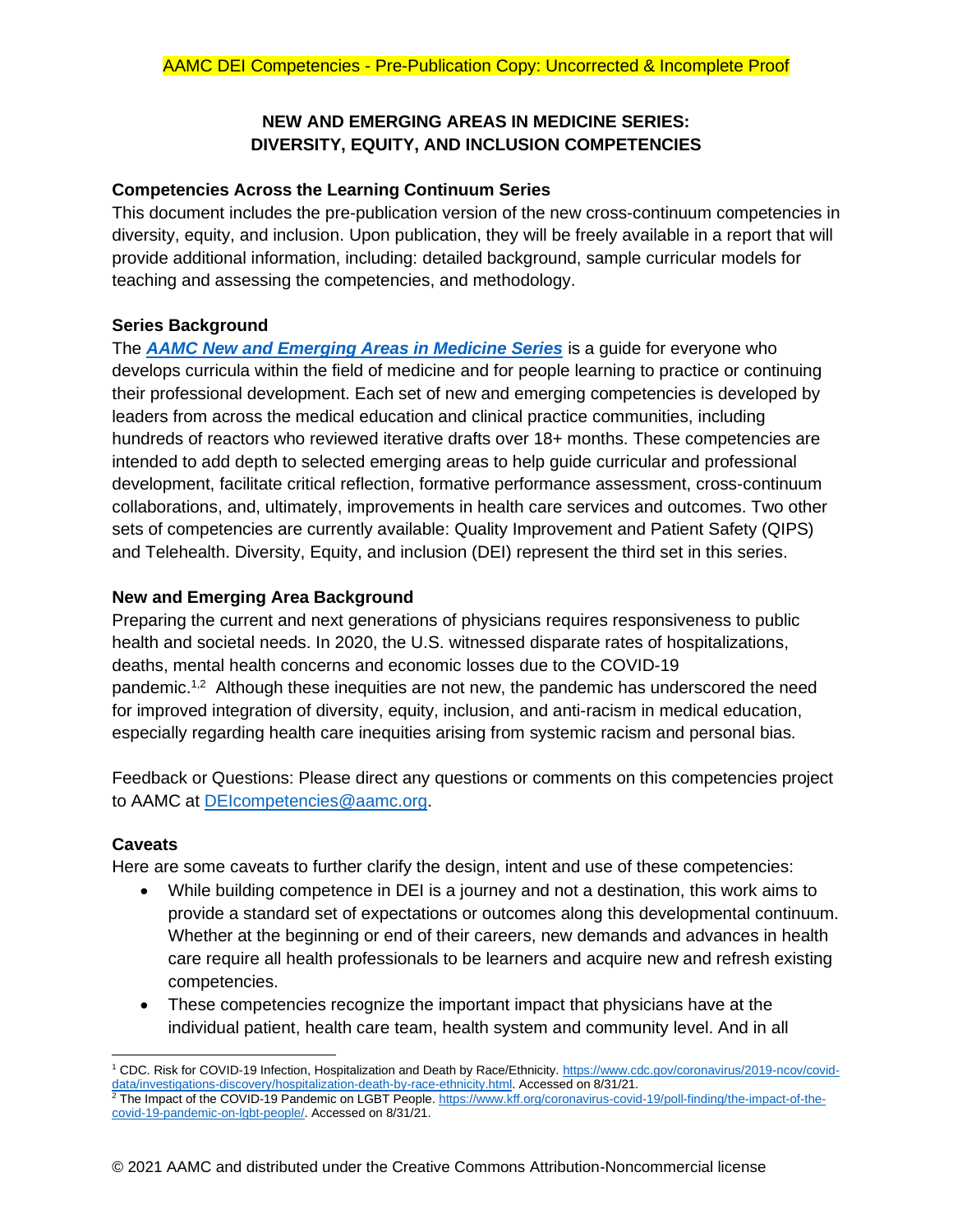cases, the intent is to clarify the role of the physician and what they should know, do, and value in relation to her own practice, their team, and or their system.

- As with all new and emerging areas, this work is dynamic, and these competencies should be considered with this caveat in mind. We plan to review and regularly update the competencies based on feedback from the community as well as new evidence and evolving language in these domains. We welcome your feedback. Please see below for information on where to send your comments.
- Important terms and phrases are defined in the glossary within this document and are from, "*Advancing Health Equity: A Guide to Language, Narrative and Concepts*."<sup>1</sup>
- There are competencies related to systems-level changes, advocacy, policy change, and role modeling that may be aspirational for some depending on their local environment, education, and training. As in other sets of competencies, we strove to strike a balance and reach a consensus between what some may consider below expectation and others as aspirational. We will continue to listen and learn from our diverse communities to inform the next iteration.
- The first set of competencies in this series, Quality Improvement and Patient Safety (QIPS), include a domain titled "health equity in QIPS" and two relevant competencies from that set are included here. We intend to update the full set of QIPS competencies in the near future to better reflect the progress made, not only in health equity, but in the overall domains of quality and safety.
- The competencies are tiered according to level of practice: entry to residency education, entry to independent practice and experienced faculty physician who is responsible for educating students or residents. The third tier is designed for those who teach or supervise student or residents in a clinical learning environment, not all physicians.
- The AAMC has several freely available resources to support teaching and learning the competencies:
	- o MedEdPORTAL, the Journal of Teaching and Learning Resources, specifically the Anti-racism in Medicine<sup>3</sup> and the Diversity, Inclusion, and Health Equity<sup>4</sup> **Collections**
	- $\circ$  The Clinical Teaching and Learning Experiences collection<sup>5</sup>

<sup>3</sup> Anti-racism in Medicine Collection. *MedEdPORTAL.* Accessed November 5, 2021[. https://www.mededportal.org/anti-racism](https://www.mededportal.org/anti-racism) <sup>4</sup> Diversity, Inclusion, and Health Equity Collection. *MedEdPORTAL.* Accessed November 5, 2021.

<https://www.mededportal.org/diversity-inclusion-and-health-equity>

<sup>5</sup> Clinical Teaching and Learning Experiences. Accessed November 5, 2021. [https://www.aamc.org/resource-library/clinical](https://www.aamc.org/resource-library/clinical-teaching-and-learning-experiences)[teaching-and-learning-experiences](https://www.aamc.org/resource-library/clinical-teaching-and-learning-experiences)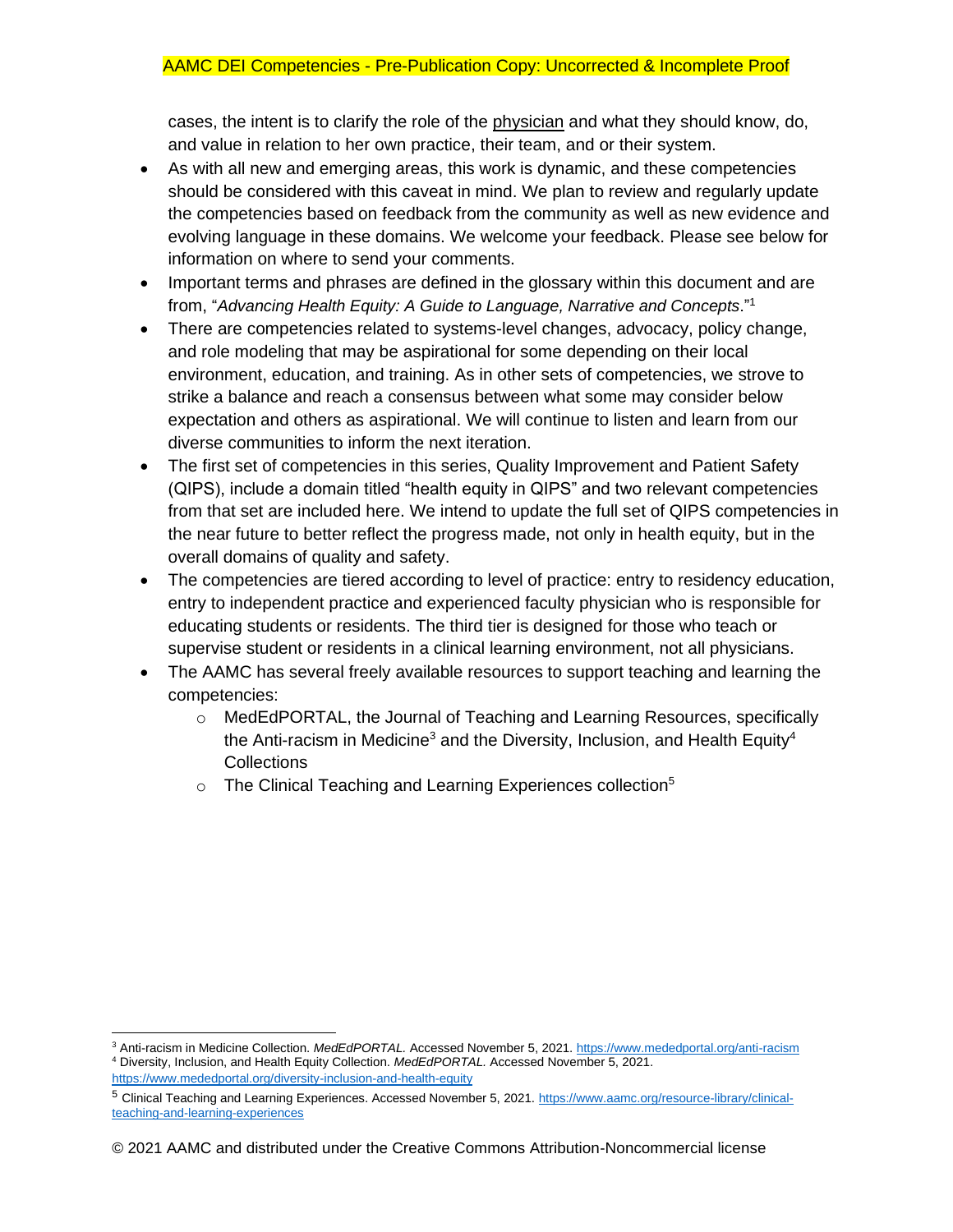## **Domain I: DIVERSITY**

Refers to the identities we carry. There are many kinds of diversity, based on race, gender, sexual orientation, class, age, country of origin, education, religion, geography, physical or cognitive abilities, or other characteristics. Valuing diversity means recognizing differences between people, acknowledging that these differences are a valued asset, and striving for diverse representation as a critical step towards equity.<sup>1</sup>

| <b>Medical Student Graduate /</b><br><b>Entering Residency</b><br><b>or</b><br><b>New to DEI Journey</b>                                                                                                                                                         | <b>Resident Graduate / Entering</b><br><b>Practice</b><br><b>or</b><br><b>Advancing DEI Journey</b>                                              | <b>Faculty Physician / Teaching</b><br>and Leading<br><b>or</b><br><b>Continuing DEI Journey</b>                                                                              |
|------------------------------------------------------------------------------------------------------------------------------------------------------------------------------------------------------------------------------------------------------------------|--------------------------------------------------------------------------------------------------------------------------------------------------|-------------------------------------------------------------------------------------------------------------------------------------------------------------------------------|
|                                                                                                                                                                                                                                                                  | All prior competencies +                                                                                                                         | All prior competencies +                                                                                                                                                      |
| <b>Advancing Diversity and Integration in Practice</b><br>Knowledge and practices that demonstrate that one values and understands how aspects of an<br>individual's overlapping identities create unique lived experiences that may influence health and health |                                                                                                                                                  |                                                                                                                                                                               |
| care outcomes                                                                                                                                                                                                                                                    |                                                                                                                                                  |                                                                                                                                                                               |
| 1a. Demonstrates evidence of<br>self-reflection and how one's<br>personal identities, biases, and<br>lived experiences may influence<br>one's perspectives, clinical<br>decision making, and practice                                                            | 1b. Mitigates the effects of<br>personal bias in clinical decision<br>making and delivery of patient<br>care                                     | 1c. Role models how the<br>practice of self-reflection can<br>help with identifying and<br>mitigating effects of personal<br>biases                                           |
| 2a. Demonstrates the value of<br>diversity by incorporating<br>dimensions of diversity in the<br>patient's health assessment and<br>treatment plan                                                                                                               | 2b. Gathers and applies patient-<br>identified demographic data to<br>develop a comprehensive<br>patient health assessment and<br>treatment plan | 2c. Role models and teaches<br>how to collect and apply self-<br>identified demographic data to<br>develop a comprehensive<br>patient health assessment and<br>treatment plan |
| 3a. Demonstrates knowledge of<br>the intersectionality of a patient's<br>multiple identities and how each<br>identity may present varied and<br>multiple forms of oppression or<br>privilege related to clinical<br>decisions and practice                       | 3b. Applies knowledge of<br>intersectionality to inform clinical<br>decisions and practice                                                       | 3c. Role models how knowledge<br>of intersectionality informs<br>clinical decision making and<br>practice                                                                     |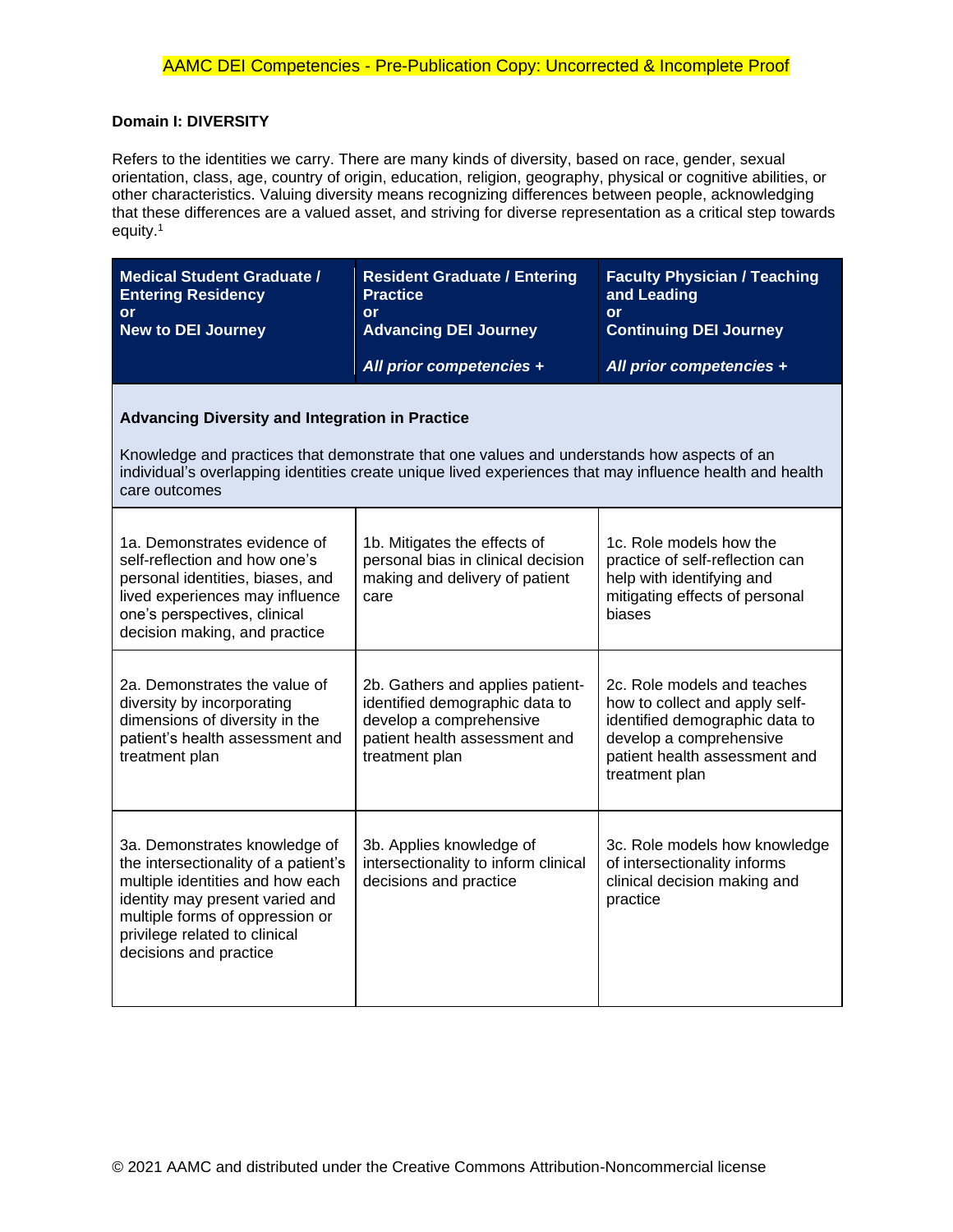# **Advocating for Diverse Health Care Team & System**

Actions that promote social, economic, educational, and policy changes that advocate for achieving optimal learning, health, and well-being within the health care team and the system

| 4a. Analyzes policies and<br>practices that promote and<br>ensure diversity of the health<br>care team                                                         | 4b. Advocates for policies and<br>practices that promote, build,<br>and sustain diversity of the<br>health care team                       | 4c. Role models and teaches<br>how to advocate for policies and<br>practices that promote, build,<br>and sustain diversity of the<br>health care team                                                            |
|----------------------------------------------------------------------------------------------------------------------------------------------------------------|--------------------------------------------------------------------------------------------------------------------------------------------|------------------------------------------------------------------------------------------------------------------------------------------------------------------------------------------------------------------|
| 5a. Identifies the systems level<br>policies, procedures, and<br>practices that may or may not<br>promote diversity and inclusion<br>in the health care system | 5b. Adheres to system level<br>policies, procedures, and<br>practices that promote diversity<br>and inclusion in the health care<br>system | 5c. Leads, advocates, and/or<br>participates in the development,<br>implementation, and review of<br>policies, procedures, and<br>practices that promote diversity<br>and inclusion in the health care<br>system |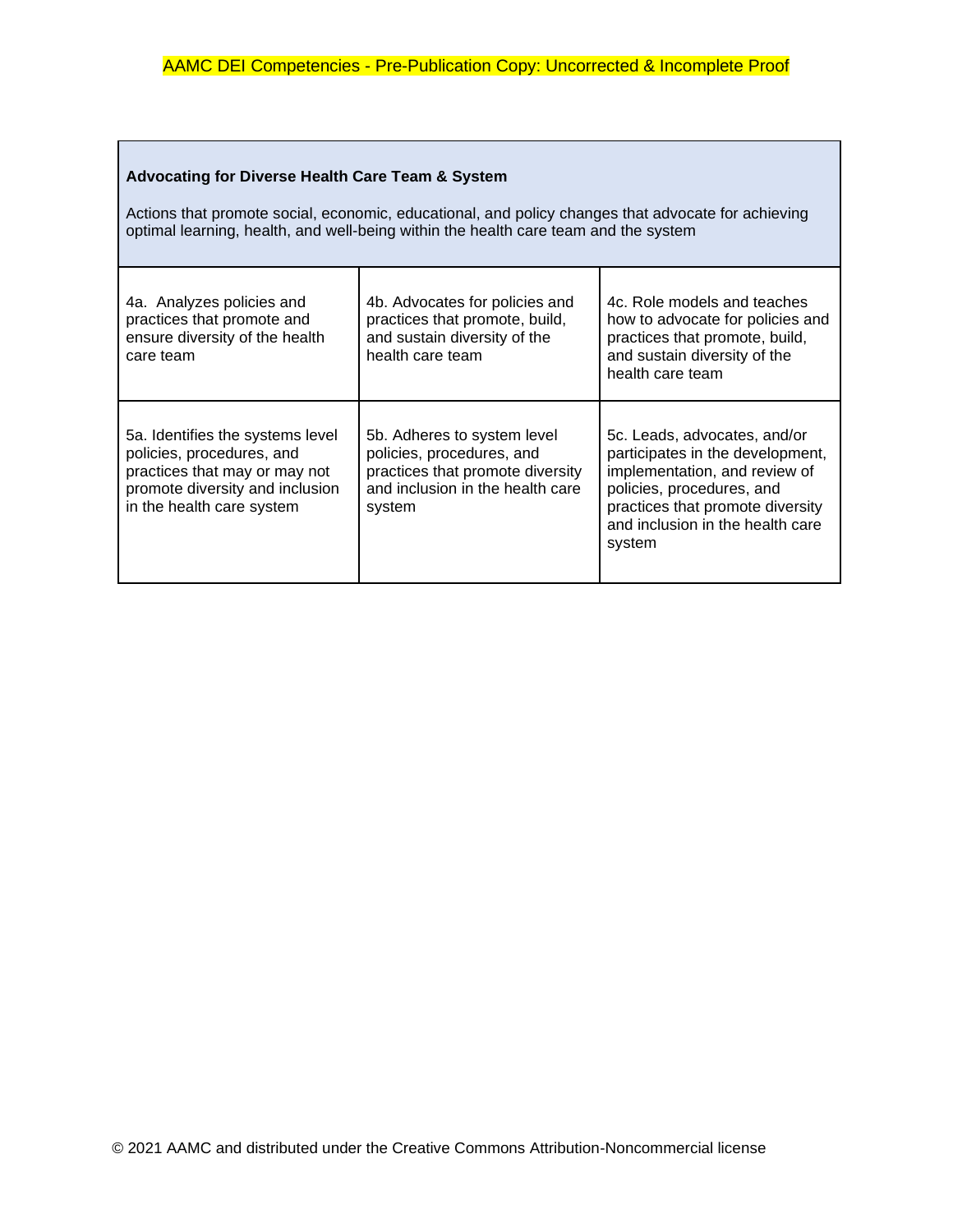#### **Domain II: EQUITY**

Refers to fairness and justice and is distinguished from equality. While equality means providing the same to all, equity requires recognizing that we do not all start from the same place because power is unevenly distributed. The process is ongoing, requiring us to identify and overcome uneven distribution of power as well as intentional and unintentional barriers arising from bias or structural root causes.<sup>1</sup>

| <b>Medical Student Graduate /</b><br><b>Entering Residency</b><br>or<br><b>New to DEI journey</b>                                                                                                                                                                                                                                                                                                    | <b>Resident Graduate / Entering</b><br><b>Practice</b><br>or<br><b>Advancing along DEI journey</b><br>All prior competencies +                                                           | <b>Faculty Physician / Teaching</b><br>and Leading<br>or<br><b>Continuing DEI journey</b><br>All prior competencies +                                                                                                                            |
|------------------------------------------------------------------------------------------------------------------------------------------------------------------------------------------------------------------------------------------------------------------------------------------------------------------------------------------------------------------------------------------------------|------------------------------------------------------------------------------------------------------------------------------------------------------------------------------------------|--------------------------------------------------------------------------------------------------------------------------------------------------------------------------------------------------------------------------------------------------|
| <b>Mitigating Stigma, Implicit, and Explicit Biases</b><br>Practices that mitigate implicit and explicit attitudes or stereotypes in favor of or against one person or<br>group compared with another. Biases may influence attitudes and behaviors adversely, leading to<br>discriminatory practices, especially when clinicians and educators are faced with external pressure or<br>limited time. |                                                                                                                                                                                          |                                                                                                                                                                                                                                                  |
| 1a. Articulates how one's own<br>identities, power, and privileges<br>(e.g., professional hierarchy,<br>culture, class, gender, etc.)<br>influence interactions with<br>patients, families, communities,<br>and members of the health care<br>team                                                                                                                                                   | 1b. Seeks and acts upon<br>feedback regarding how one's<br>own identities, power, and<br>privileges influence patients,<br>families, communities, and<br>members of the health care team | 1c. Role models and teaches<br>how to engage in reflective<br>practices related to individual<br>identities, power, and privileges<br>to improve interactions with<br>patients, families, communities,<br>and members of the health care<br>team |
| 2a. Demonstrates knowledge<br>about the role of explicit and<br>implicit bias in delivery of high-<br>quality care <sup>6</sup>                                                                                                                                                                                                                                                                      | 2b. Identifies and mitigates<br>explicit and implicit biases that<br>occur in clinical decision making <sup>3</sup>                                                                      | 2c. Role models effective<br>strategies to mitigate explicit and<br>implicit biases that may<br>negatively affect clinical decision<br>making <sup>3</sup>                                                                                       |

<sup>6</sup> AAMC. Quality Improvement and Patient Safety Competencies Across the Learning Continuum. AAMC New and Emerging Areas in Medicine Series. Washington, DC: AAMC; 2019.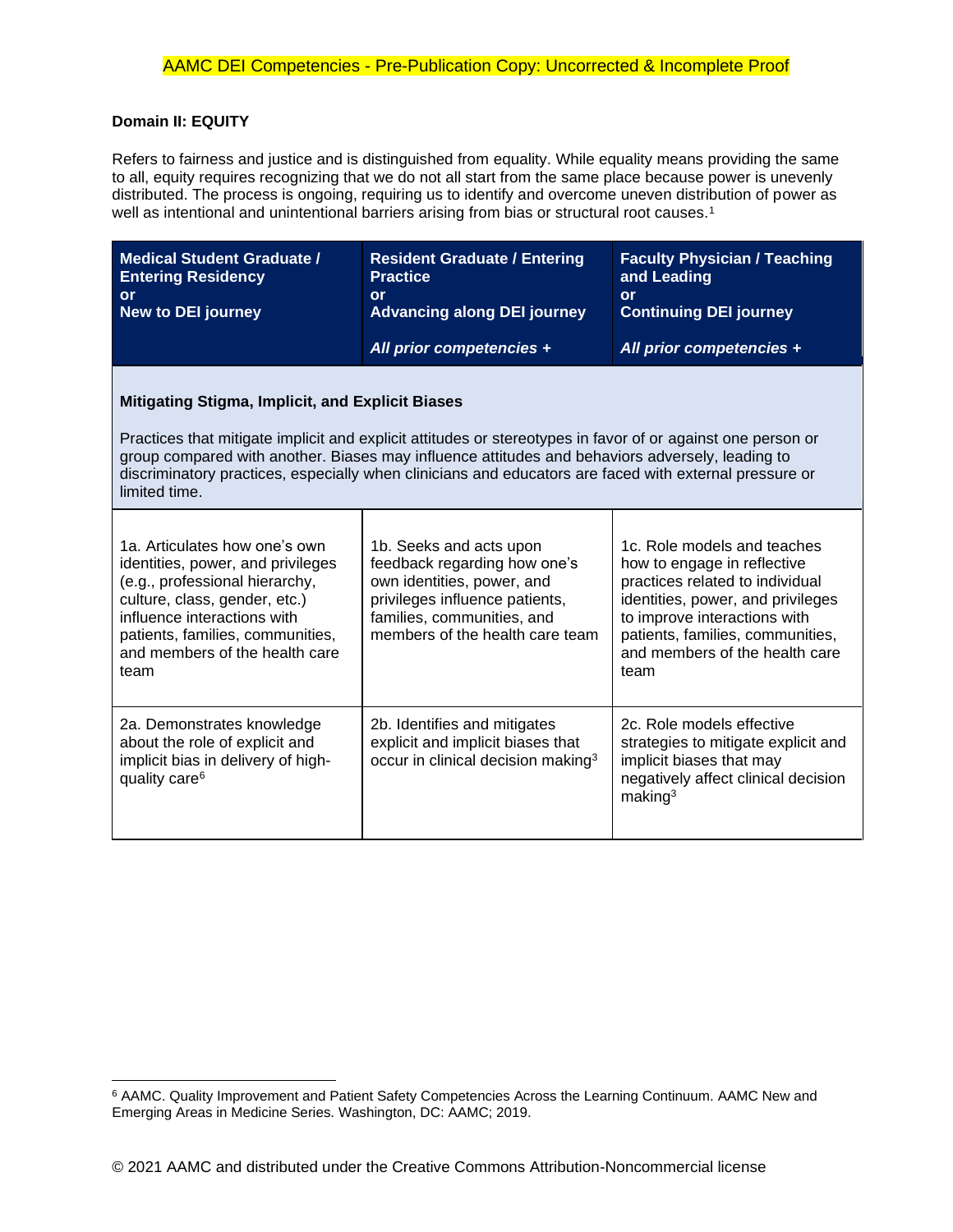## **Eliminating Inequities in Health Care**

 $\overline{\mathbf{r}}$ 

Practices that measurably reduce population-level differences in health outcomes, disease burden, and the distribution or allocation of resources between majority and marginalized groups based on race, ethnicity, sex, sexual orientation, or gender identity, intellectual and developmental ability, socioeconomic, physical (built) environments, psychosocial, behavioral, and health care-related factors.

 $\overline{\mathsf{T}}$ 

| 3a. Describes the value of<br>working in an interprofessional<br>team, incl patients, to identify and<br>address social risk factors<br>influencing health (e.g., food<br>security, housing, utilities,<br>transportation, etc.)           | 3b. Works collaboratively with an<br>interprofessional team, including<br>patients, to screen and refer<br>patients for appropriate resources<br>to address social determinants of<br>health          | 3c. Role models collaborative<br>practices to work with an<br>interprofessional team to address<br>social determinants of health<br>impacting patients and<br>communities                                                            |
|--------------------------------------------------------------------------------------------------------------------------------------------------------------------------------------------------------------------------------------------|-------------------------------------------------------------------------------------------------------------------------------------------------------------------------------------------------------|--------------------------------------------------------------------------------------------------------------------------------------------------------------------------------------------------------------------------------------|
| 4a. Identifies systems of power,<br>privilege, and oppression and<br>their impacts on health outcomes<br>(e.g., white privilege, racism,<br>sexism, heterosexism, ableism,<br>religious oppression)                                        | 4b. Makes collaborative care<br>decisions based upon an<br>understanding about how<br>systems of power, privilege, and<br>oppression influence health care<br>policies and patient health<br>outcomes | 4c. Teaches how systems of<br>power, privilege, and oppression<br>inform policies and practices and<br>how to engage with systems to<br>disrupt oppressive practices                                                                 |
| 5a. Describes how stratification<br>(e.g., by race/ethnicity, primary<br>language, socioeconomic status,<br>LGBTQ identification) of quality<br>measures can allow for the<br>identification of health care<br>disparities <sup>7</sup>    | 5b. Explores stratified quality-<br>improvement (QI) data for their<br>patient population and uses this<br>data to identify health care<br>disparities <sup>4</sup>                                   | 5c. Describes how monitoring<br>stratified QI data can help assess<br>the risk of unintended<br>consequences (e.g., widening the<br>disparity gap). Uses stratified QI<br>data to guide and monitor QI<br>interventions <sup>4</sup> |
| 6a. Explains the role of the health<br>care system in identifying and<br>meeting the local needs of the<br>community (e.g., the role of the<br><b>Community Health Needs</b><br><b>Assessment or Community</b><br>Health Improvement Plan) | 6b. Collaborates with a diverse<br>interprofessional team within<br>one's system and community<br>members to meet identified<br>community health needs                                                | 6c. Leads, formulates, or<br>participates in interprofessional<br>partnerships that are designed to<br>improve community health needs                                                                                                |

<sup>7</sup> AAMC. Quality Improvement and Patient Safety Competencies Across the Learning Continuum. AAMC New and Emerging Areas in Medicine Series. Washington, DC: AAMC; 2019.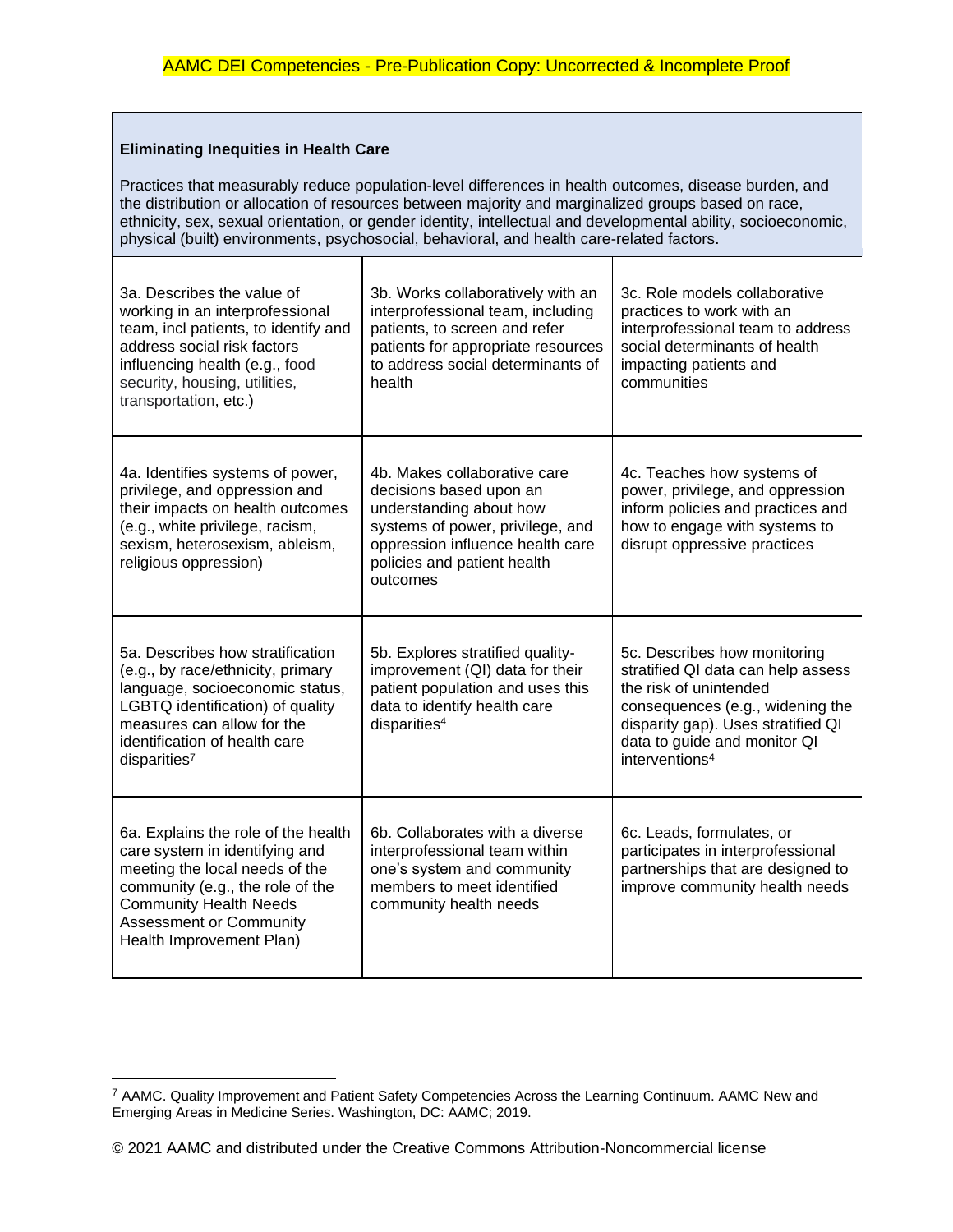#### **Practicing Anti-Racism and Critical Consciousness in Health Care**

Educational and clinical practices that seek to revise and correct local, state, and national policies, institutional practices, and cultural misrepresentations that enable and perpetuate racial bias and racebased health care inequities.

| 7a. Describes past and current<br>examples of racism and<br>oppression (internalized,<br>interpersonal, institutional, and<br>structural) and its impact on trust,<br>health, and health care | 7b. Engages with the health care<br>team and patients to identify the<br>impacts of racism and oppression<br>and challenges these behaviors<br>and practices in the local setting | 7c. Role models anti-racism in<br>medicine and teaching including<br>strategies that are grounded in<br>critical understanding of unjust<br>systems of oppression    |
|-----------------------------------------------------------------------------------------------------------------------------------------------------------------------------------------------|-----------------------------------------------------------------------------------------------------------------------------------------------------------------------------------|----------------------------------------------------------------------------------------------------------------------------------------------------------------------|
| 8a. Articulates race as a social<br>construct that is a cause of health.<br>and health care inequities and not<br>a risk factor for disease                                                   | 8b. Identifies and corrects misuse<br>of clinical tools and practices that<br>substantiate race-based medicine                                                                    | 8c. Supports and participates in<br>system-level solutions to end<br>racist practices in education and<br>clinical delivery that substantiate<br>race-based medicine |
| 9a. Describes the impact of<br>various systems of oppression on<br>health and health care (e.g.,<br>colonization, white supremacy,<br>acculturation, and assimilation)                        | 9b. Collaborates to identify and<br>act upon system level strategies<br>to reduce the effects of various<br>systems of oppression on health<br>and health care                    | 9c. Teaches and examines<br>system level strategies to remedy<br>the impact of systems of<br>oppression on health and health<br>care                                 |

### **Advocating for Equity in Health and Health Care**

Practices that influence decision-makers and other stakeholders to support or implement system-level policies and practices that contribute to realizing health equity.

| 10a. Describes public policy that<br>promotes social justice and<br>addresses social determinants of<br>health | 10b. Promotes social justice and<br>engages in efforts to eliminate<br>health care disparities | 10c. Leads or participates in<br>organizational and public policy<br>approaches to promote social<br>justice, eliminate health care<br>disparities, and address social<br>determinants of health |
|----------------------------------------------------------------------------------------------------------------|------------------------------------------------------------------------------------------------|--------------------------------------------------------------------------------------------------------------------------------------------------------------------------------------------------|
|----------------------------------------------------------------------------------------------------------------|------------------------------------------------------------------------------------------------|--------------------------------------------------------------------------------------------------------------------------------------------------------------------------------------------------|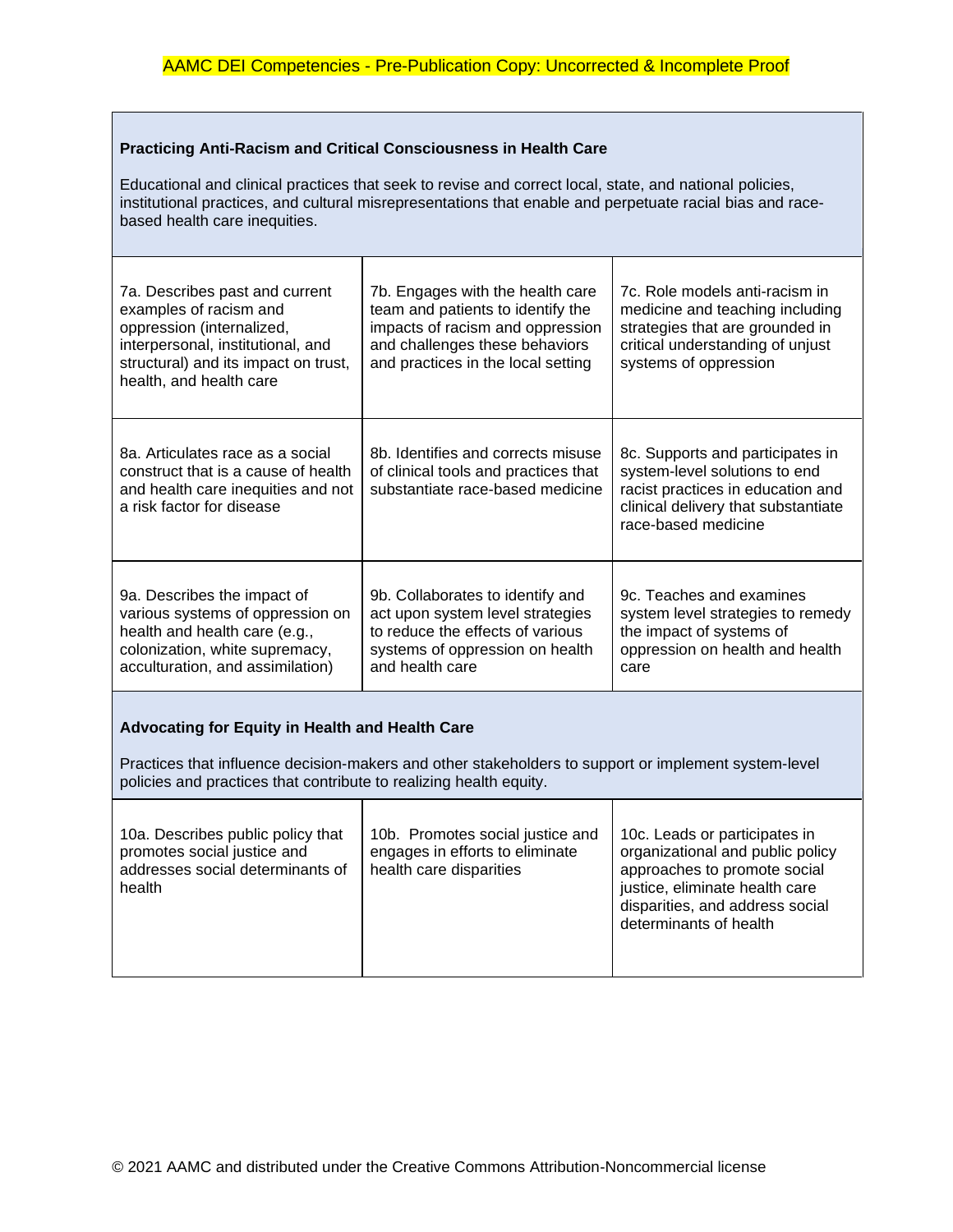$\overline{\phantom{a}}$ 

 $\overline{\mathbf{r}}$ 

 $\overline{\phantom{a}}$ 

| 11a. Identifies and, if appropriate,<br>refers patients to relevant<br>community resources that<br>promote health equity and<br>improve the health of local<br>communities and populations | 11b. Utilizes resources that<br>support population health<br>improvement strategies (e.g.,<br>systems and policy advocacy,<br>program or policy development,<br>or other community-based<br>interventions) | 11c. Leads, participates in, or<br>supports interprofessional<br>partnerships with local health<br>departments or community-based<br>organizations to develop culturally<br>responsive interventions |
|--------------------------------------------------------------------------------------------------------------------------------------------------------------------------------------------|------------------------------------------------------------------------------------------------------------------------------------------------------------------------------------------------------------|------------------------------------------------------------------------------------------------------------------------------------------------------------------------------------------------------|
|--------------------------------------------------------------------------------------------------------------------------------------------------------------------------------------------|------------------------------------------------------------------------------------------------------------------------------------------------------------------------------------------------------------|------------------------------------------------------------------------------------------------------------------------------------------------------------------------------------------------------|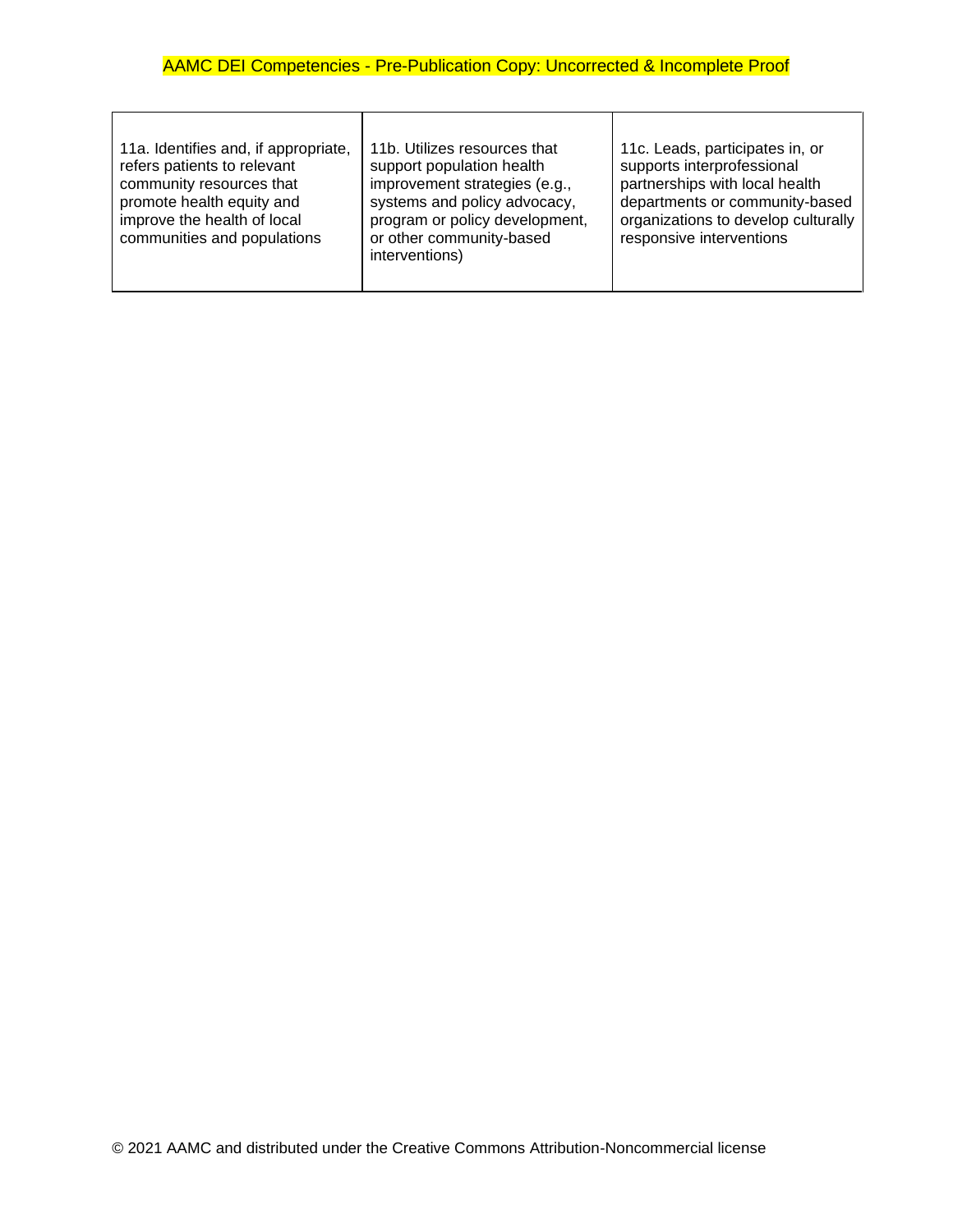#### **Domain III: INCLUSION**

Refers to how our defining identities are accepted in the circles that we navigate. Belonging evolves from inclusion; it refers to the extent to which individuals feel they can be authentic selves and can fully participate in all aspects of their lives. Inclusion is a state of being valued, respected and supported. At the same time, inclusion is the process of creating a working culture and environment that recognizes, appreciates, and effectively utilizes the talents, skills and perspectives of every employee; uses employee skills to achieve the agency's objectives and mission; connects each employee to the organization; and encourages collaboration, flexibility and fairness. In total, inclusion is a set of behaviors (culture) that encourages employees to feel valued for their unique qualities and experience a sense of belonging.<sup>1</sup>

| <b>Medical Student Graduate /</b><br><b>Entering Residency</b><br>or<br><b>New to DEI journey</b>                                                                               | <b>Resident Graduate / Entering</b><br><b>Practice</b><br><b>or</b><br><b>Advancing along DEI journey</b>                                                                                                                                                                                                                                | <b>Faculty Physician / Teaching</b><br>and Leading<br>or<br><b>Continuing DEI journey</b>                                                                                                                     |
|---------------------------------------------------------------------------------------------------------------------------------------------------------------------------------|------------------------------------------------------------------------------------------------------------------------------------------------------------------------------------------------------------------------------------------------------------------------------------------------------------------------------------------|---------------------------------------------------------------------------------------------------------------------------------------------------------------------------------------------------------------|
|                                                                                                                                                                                 | All prior competencies +                                                                                                                                                                                                                                                                                                                 | All prior competencies +                                                                                                                                                                                      |
| <b>Fostering Belonginess</b>                                                                                                                                                    |                                                                                                                                                                                                                                                                                                                                          |                                                                                                                                                                                                               |
|                                                                                                                                                                                 | Practices in the clinical and educational environments that result in individuals feeling valued for their<br>authenticity and intersectionality. These practices create safe spaces to share voices without a fear of<br>retribution, where they can feel validated for multiple identities, and valued for their unique contributions. |                                                                                                                                                                                                               |
| 1a. Identifies the practices and<br>values that foster belongingness<br>with a diverse health care team<br>and patient population (e.g.,<br>authenticity, respect, and support) | 1b. Applies the norms, practices,<br>and values that foster<br>belongingness in partnership with<br>a diverse health care team and<br>patient population                                                                                                                                                                                 | 1c. Role models and teaches<br>norms, practices, and values that<br>foster belongingness in<br>partnership with a diverse health<br>care team and patient population                                          |
| 2a. Demonstrates moral courage,<br>self-advocacy and allyship when<br>facing and/or witnessing injustice<br>(e.g., microaggression,<br>discrimination, racism)                  | 2b. Practices moral courage, self-<br>advocacy, allyship, and being an<br>active bystander/ upstander to<br>address injustices                                                                                                                                                                                                           | 2c. Role models moral courage,<br>self-advocacy, allyship, and being<br>an active bystander/upstander to<br>address and prevent injustices                                                                    |
| 3a. Seeks mentorship or trusted<br>peers for ongoing consultation<br>and support of professional<br>identity formation, professional<br>development, and well-being             | 3b. Actively mentors and/or<br>engages with trusted peers for<br>continuous professional<br>development, growth, and well-<br>being                                                                                                                                                                                                      | 3c. Role models a growth mindset<br>and how to leverage professional<br>networks to enhance professional<br>identity formation, promote an<br>inclusive workplace, and show<br>impact on clinical performance |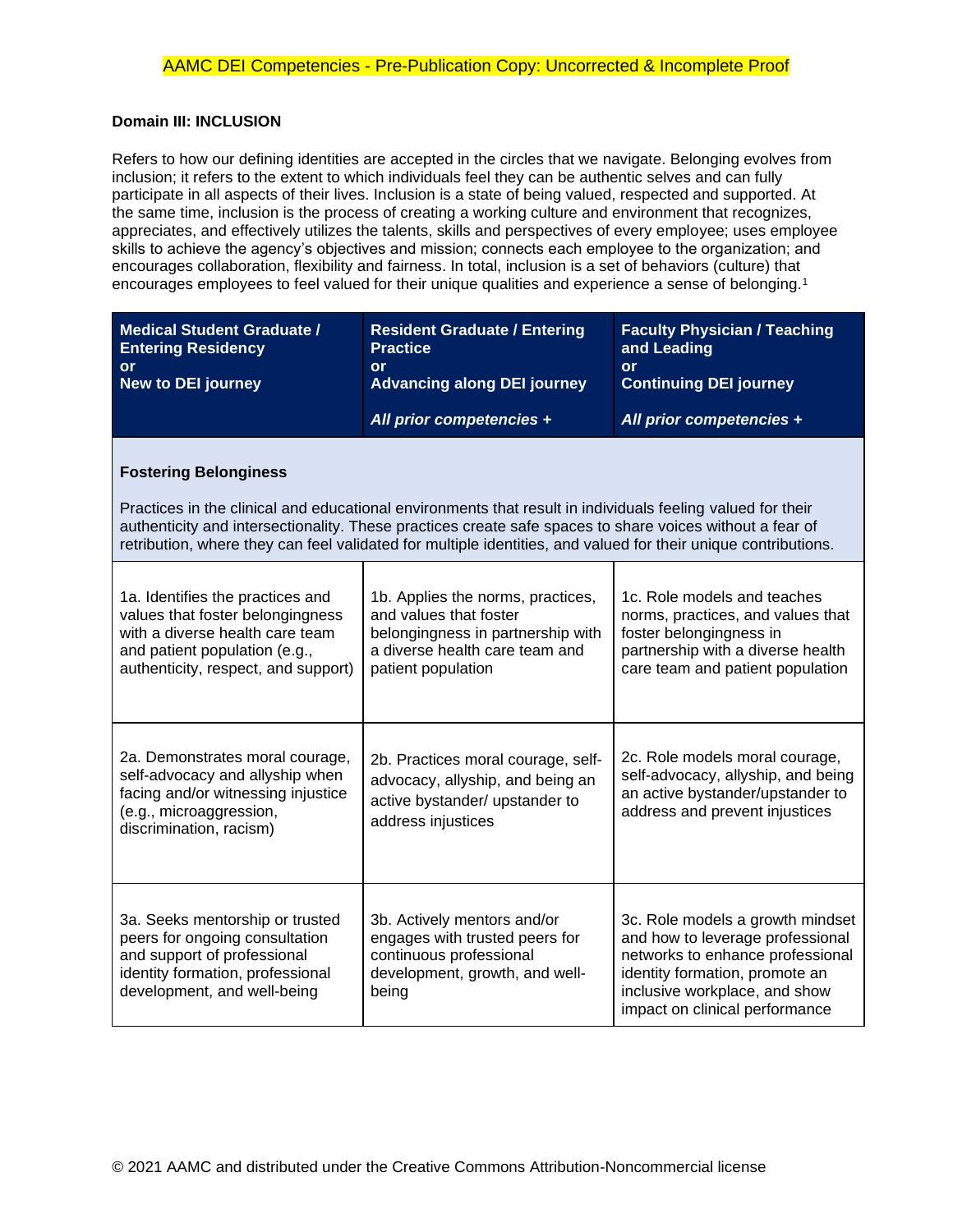### **Providing Culturally Responsive Patient Care**

Practices that promote inclusive and collaborative written and spoken communication that helps patients, families, and health care teams understand and actively integrate health care information.

| 4a. Describes and demonstrates<br>health literacy universal<br>precautions aimed at supporting<br>all patients' efforts to improve<br>their health <sup>8</sup>                                                                                             | 4b. Practices health literacy<br>universal precautions in spoken<br>and written communications with<br>all patients and caregivers <sup>5</sup> | 4c. Role models and teaches<br>health literacy universal<br>precautions <sup>5</sup>                                                                                                |
|-------------------------------------------------------------------------------------------------------------------------------------------------------------------------------------------------------------------------------------------------------------|-------------------------------------------------------------------------------------------------------------------------------------------------|-------------------------------------------------------------------------------------------------------------------------------------------------------------------------------------|
| 5a. Uses language interpretive<br>services to ensure quality and<br>safe patient care                                                                                                                                                                       | 5b. Demonstrates how to work<br>collaboratively with language<br>interpreters to ensure quality and<br>safe patient care                        | 5c. Role models and teaches<br>when and how to integrate<br>interpretive services into practice<br>and teaches alternative strategies<br>to ensure quality and safe patient<br>care |
| 6a. Demonstrates the practice of<br>cultural humility and, when<br>appropriate, provides culturally<br>relevant resources to their<br>patients                                                                                                              | 6b. Practices cultural humility<br>and, when appropriate, provides<br>culturally relevant resources                                             | 6c. Teaches or role models the<br>importance of practicing cultural<br>humility and providing appropriate<br>culturally relevant resources                                          |
| Advocating for Inclusive Practices and a Healthy and Inclusive Physical (Built) Environment<br>Practices that ensure patients, families, and communities have an equal voice and equal access to<br>services and resources needed for optimal patient care. |                                                                                                                                                 |                                                                                                                                                                                     |
| 7a. Differentiates between<br>inclusive and exclusive policies<br>and practices within the local<br>health care system to ensure                                                                                                                            | 7b. Upholds inclusive policies and<br>practices and works to mitigate<br>those that are exclusionary (e.g.,<br>reports incidences and suggests  | 7c. Actively contributes to<br>creating an environment that<br>ensures persons from a variety of<br>backgrounds and abilities have                                                  |

health care system to ensure persons from a variety of backgrounds and abilities have equal access to services and resources reports incidences and suggests improvements) so that persons from a variety of backgrounds and abilities have equal access to services and resources backgrounds and abilities have equal access to services and resources

<sup>&</sup>lt;sup>8</sup> Brega AG, Barnard J, Mabachi NM, Weiss BD, DeWalt DA, Brach C, Cifuentes M, Albright K, West, DR. AHRQ Health Literacy Universal Precautions Toolkit, Second Edition. (Prepared by Colorado Health Outcomes Program, University of Colorado Anschutz Medical Campus under Contract No. HHSA290200710008, TO#10.) AHRQ Publication No. 15-0023-EF. Rockville, MD. Agency for Healthcare Research and Quality. January 2015.

<sup>© 2021</sup> AAMC and distributed under the Creative Commons Attribution-Noncommercial license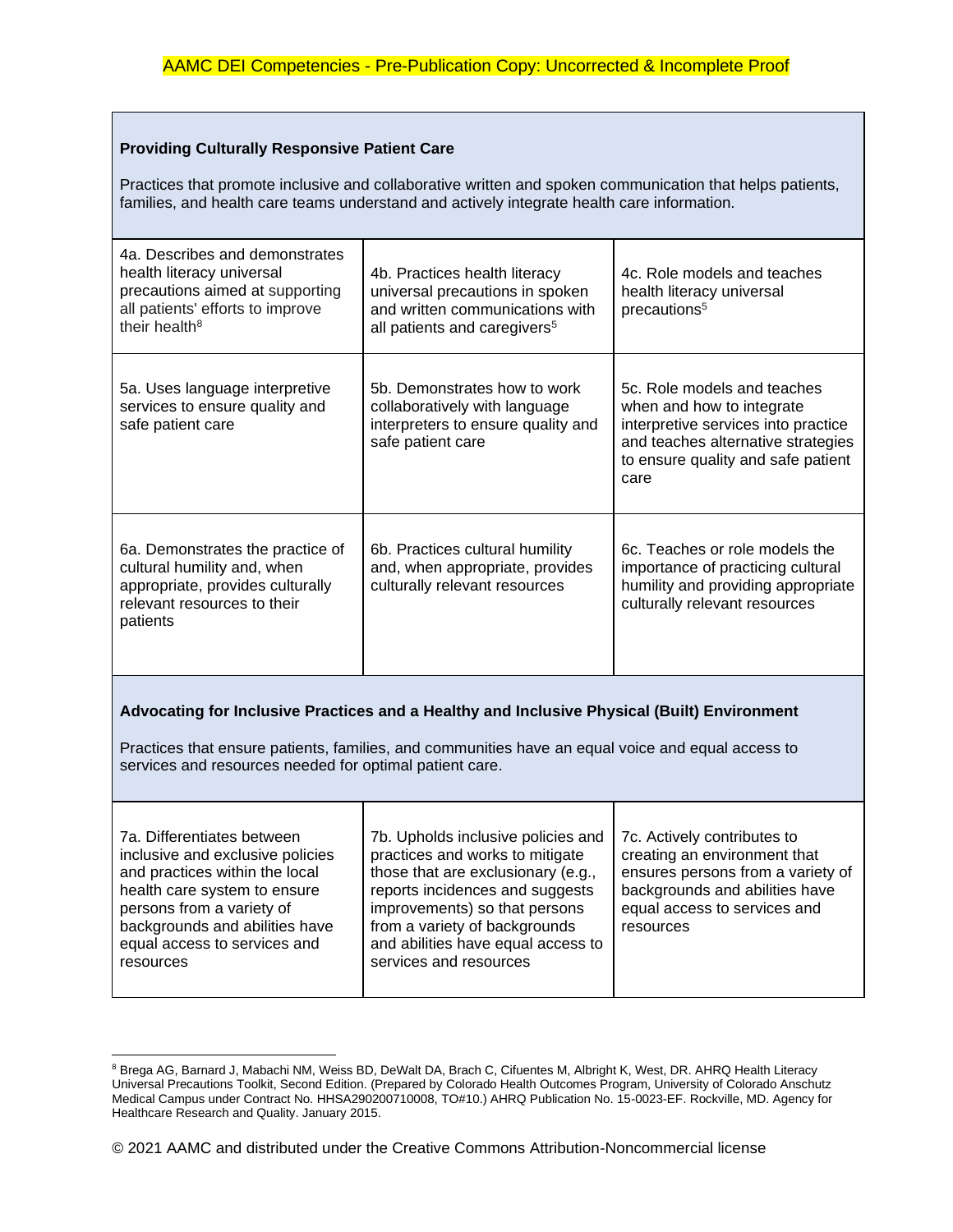| 8a. Explains how physical  | 8b. Identifies opportunities to   | 8c. Role models how to recognize  |
|----------------------------|-----------------------------------|-----------------------------------|
| aspects of the structural  | improve the physical/built        | and implement changes to          |
| environment can promote or | environment to foster a more      | support a more inclusive physical |
| inhibit inclusion          | inclusive health care environment | (built) environment               |

 $\overline{\mathbf{I}}$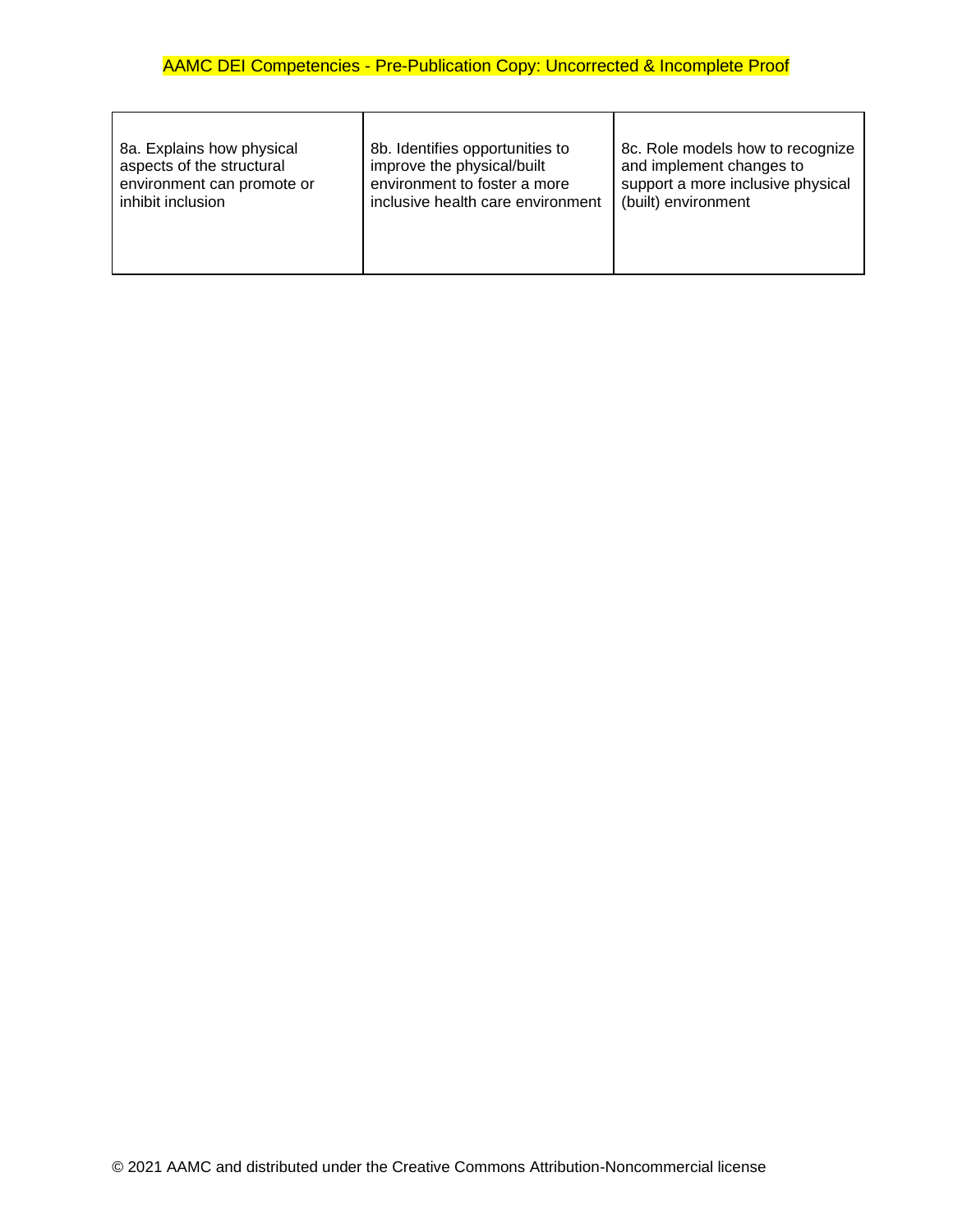## **Glossary of Select Terms**

Many of the terms and definitions used throughout the competencies are listed below. The majority are from, "Advancing Health Equity: A Guide to Language, Narrative and Concepts". The Guide provides additional background and explanation for the terms below and many others that are not listed.

**ableism:** "Discrimination of people with disabilities based on the belief that typical abilities are superior. Like racism and sexism, ableism classifies entire groups of people as "less than," and structures opportunity to advantage some and disadvantage others."<sup>1</sup>

**ally:** "Someone who makes the commitment and effort to recognize their privilege (based on gender, class, race, sexual identity, etc.) and work in solidarity with oppressed groups in the struggle for justice. Allies understand that it is in their own interest to end all forms of oppression, even those from which they may benefit in concrete ways." <sup>1</sup>

**anti-racism:** "The active process of naming and confronting racism by changing systems, organizational structures, policies and practices and attitudes, so that power is redistributed and shared equitably."<sup>1</sup>

**assimilation (assimilationist):** "One who is expressing the racist idea that a racial group is culturally or behaviorally inferior and is supporting cultural or behavioral enrichment programs to develop that racial group with the goal that the group would then be better able to blend within the dominant group."<sup>1</sup>

**class**: "Relations of power among networked/ organized social groups that direct society's major institutions (such as corporations and government authorities), material resources and investments. Classism is the systematic oppression of subordinated class groups, held in place by attitudes that rank people according to economic status, family lineage, job status, level of education and other divisions." <sup>1</sup>

**colonization:** "Some form of invasion, dispossession, and subjugation of a people. The invasion need not be military; it can begin—or continue—as geographical intrusion in the form of agricultural, urban, or industrial encroachments. The result of such incursion is the dispossession of vast amounts of lands from the original inhabitants. This is often legalized after the fact. The long-term result of such massive dispossession is institutionalized inequality. The colonizer/colonized relationship is by nature an unequal one that benefits the colonizer at the expense of the colonized."<sup>4</sup>

**culture: "**Set of shared attitudes, values, goals and practices that characterize an institution, organization or group. Culture is transmitted and reinforced through tradition, art, language and ritual, among other practices. It has also been defined more broadly as a social system of meaning and custom by a group of people to assure its adaptation and survival." <sup>1</sup>

**disability:** "Any condition of the body or mind (impairment) that makes it more difficult for the person with the condition to do certain activities (activity limitation) and interact with the world around them (participation restrictions)." <sup>5</sup>

**discrimination:** "Treatment of an individual or group based on their actual or perceived membership in a social category, usually used to describe unjust or prejudicial treatment on the

© 2021 AAMC and distributed under the Creative Commons Attribution-Noncommercial license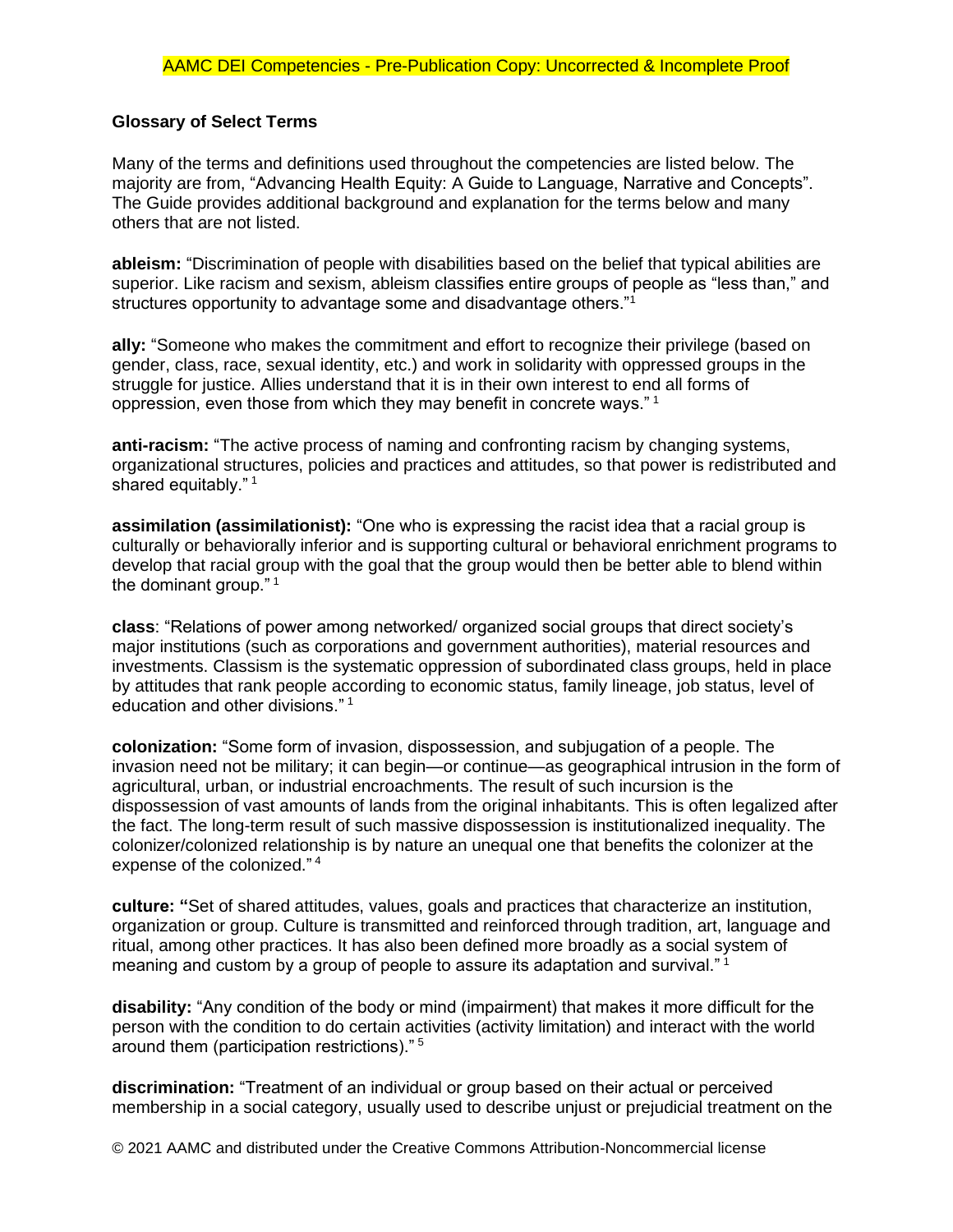grounds of race, age, sex, gender, ability, socioeconomic class, immigration status, national origin or religion. Discrimination by default positions some groups to have more advantages, opportunities, resources, protections than others based on a given social characteristic or combination of social characteristics that are differentially valued." <sup>1</sup>

**diversity:** "Refers to the identities we carry. There are many kinds of diversity, based on race, gender, sexual orientation, class, age, country of origin, education, religion, geography, physical or cognitive abilities, or other characteristics. Valuing diversity means recognizing differences between people, acknowledging that these differences are a valued asset, and striving for diverse representation as a critical step towards equity." <sup>1</sup>

**equity:** "Refers to fairness and justice and is distinguished from equality. While equality means providing the same to all, equity requires recognizing that we do not all start from the same place because power is unevenly distributed. The process is ongoing, requiring us to identify and overcome uneven distribution of power as well as intentional and unintentional barriers arising from bias or structural root causes." <sup>1</sup>

**ethnicity:** "Social construct and category based on shared geography, language, ancestry, traditions or history. The boundaries of authenticity (that is, who or what "counts" in recognizing members of an ethnic group) are often changeable and dependent on generational, social, political and historical situations." <sup>1</sup>

**experienced faculty physician:** A medical doctor who has completed medical school (MD or DO) and residency, has completed at least three years of independent practice, and teaches or supervises learners, either paid or volunteer, full- or part-time.

**explicit bias:** "The traditional conceptualization of bias. With explicit bias, individuals are aware of their prejudices and attitudes toward certain groups. Positive or negative preferences for a particular group are conscious." <sup>2</sup>

**gender**: "The social, psychological, and emotional traits, attitudes, norms and behaviors, often influenced by society's expectations, that classify someone as man, woman, both, or neither." <sup>1</sup>

**growth mindset**: "Individuals who believe their talents can be developed (through hard work, good strategies, and input from others) have a growth mindset. They tend to achieve more than those with a more fixed mindset (those who believe their talents are innate gifts)."<sup>10</sup>

**health care inequities:** "A measurable, systemic, avoidable and unjust difference in health care access, utilization, quality and outcomes between groups, stemming from differences in levels of social advantage and disadvantage." <sup>1</sup>

**health equity**: "The absence of avoidable, unfair, or remediable differences among groups of people, whether those groups are defined socially, economically, demographically or geographically or by other means of stratification. 'Health equity' or 'equity in health' implies that ideally everyone should have a fair opportunity to attain their full health potential and that no one should be disadvantaged from achieving this potential."<sup>1</sup>

**health literacy universal precautions**: "Health literacy universal precautions are the steps that practices take when they assume that all patients may have difficulty comprehending health information and accessing health services."9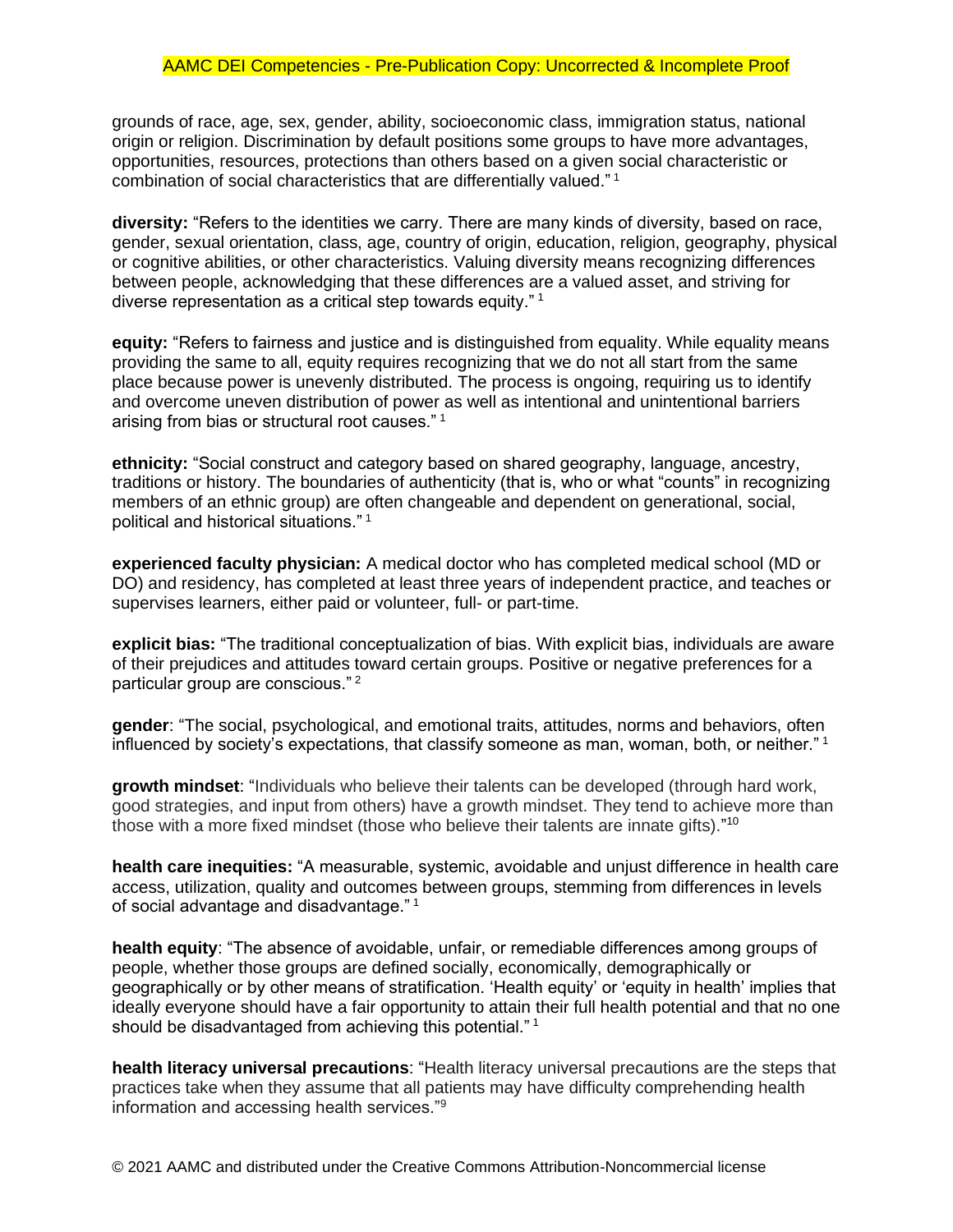**health literacy**: "Used to describe the ability of individuals to locate, understand, interpret, and apply health information to guide their decisions and behavior" <sup>1</sup>

**implicit bias:** "Also known as unconscious bias, refers to attitudes or stereotypes that are outside our awareness but nonetheless affect our understanding, our interactions, and our decisions. Researchers have found that we all harbor automatic associations—both positive and negative—about other people based on characteristics such as race, ethnicity, gender, age, social class, and appearance. These unconscious associations may influence our feelings and attitudes and result in involuntary discriminatory practices, especially under demanding circumstances." <sup>6</sup>

**Inclusion:** "Refers to how our defining identities are accepted in the circles that we navigate. Belonging evolves from inclusion; it refers to the extent to which individuals feel they can be authentic selves and can fully participate in all aspects of their lives. Inclusion is a state of being valued, respected and supported. At the same time, inclusion is the process of creating a working culture and environment that recognizes, appreciates, and effectively utilizes the talents, skills and perspectives of every employee; uses employee skills to achieve the agency's objectives and mission; connects each employee to the organization; and encourages collaboration, flexibility and fairness. In total, inclusion is a set of behaviors (culture) that encourages employees to feel valued for their unique qualities and experience a sense of belonging."<sup>1</sup>

**intersectionality**: "Leading feminist and social justice theories and practices acknowledge that intersectionality, first coined by Kimberlé Crenshaw, as legal terminology to recognize the unique experiences and legal challenges of Black women, whom as a group experienced both racism and sexism.40 It is the ongoing examination of the overlapping systems of oppression and discrimination that communities face based on race, gender, ethnicity, ability, etc. It is our role to continuously examine the multiple forms and kinds of intersectional exclusions. The call for an anti-racist health care system—one which recognizes and addresses the intersectionality of systems of oppression—amplifies every day." <sup>1</sup>

LGTBQ: "An acronym for "lesbian, gay, bisexual, transgender and queer."<sup>7</sup>

**marginalized**: "Process experienced by those under- or unemployed or in poverty, unable to participate economically or socially in society, including the labor market, who thereby suffer material as well as social deprivation." <sup>1</sup>

**microaggression**: *"*Everyday verbal, nonverbal and environmental slights, snubs or insults, whether intentional or unintentional, which communicate hostile, derogatory or negative messages to persons targeted solely for their membership in historically marginalized groups." <sup>1</sup>

**oppression**: "Unjust or cruel exercise of power or authority; the product of injustice. But also, as Iris Marion Young explains, "… the vast and deep injustices some groups suffer as a consequence of often unconscious assumptions and reactions of well-meaning people in ordinary interactions, media, and cultural stereotypes, and structural features of bureaucratic hierarchies and market mechanisms—in short the normal processes of everyday life."<sup>1</sup>

**privilege**: "A set of advantages systemically conferred on a particular person or group of people." <sup>1</sup>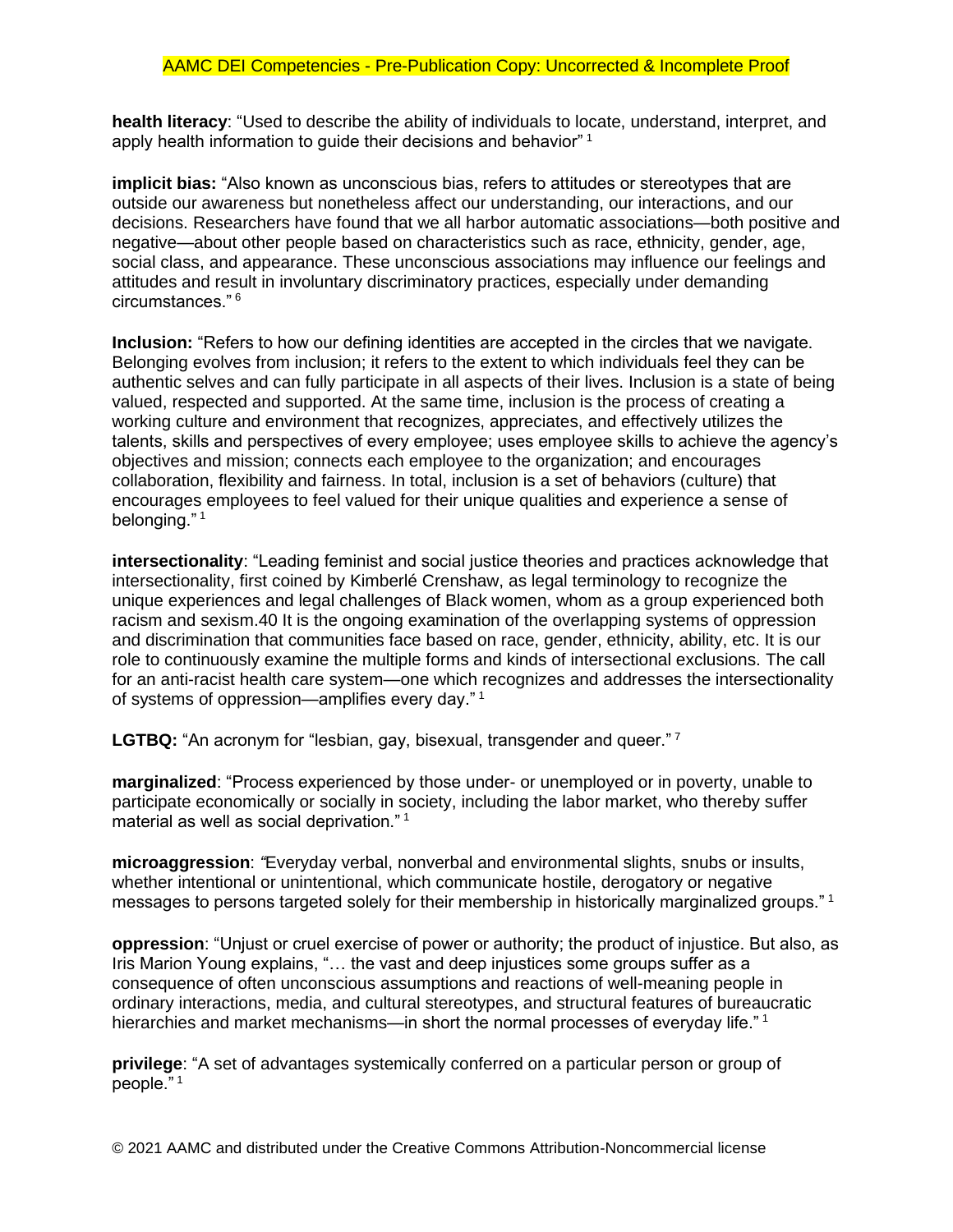**race:** System of categorizing people that arises to differentiate groups of people in hierarchies to advantage some and disadvantage others. Stated another way, race is a social construct or "a symbolic category [actively created and recreated, rather than pre-given], based on phenotype or ancestry and constructed to specific racial and historical contexts, that is misrecognized as a natural category." While often assumed to be a biological classification, based on physical and genetic variation, racial categories do not have a scientific basis."<sup>1</sup>

**racism**: "Racism is a system of structuring opportunity and assigning value based on phenotype ("race"), that unfairly disadvantages some individuals and communities, unfairly advantages other individuals and communities, and undermines realization of the full potential of the whole society through the waste of human resources" Racism can operate at different levels: structural, institutional, interpersonal and internalized." <sup>1</sup>

- **structural**: "Refers to the totality of ways in which societies foster racial discrimination through mutually reinforcing systems of housing, education, employment, earnings, benefits, credit, media, health care, and criminal justice. These patterns and practices in turn reinforce discriminatory beliefs, values, and distribution of resources" <sup>1</sup>
- **institutional racism:** "Discriminatory treatment, unfair policies and practices, and inequitable opportunities and impacts within organizations and institutions, based on race. Individuals within institutions take on the power of the institution when they act in ways that advantage and disadvantage people, based on race." <sup>1</sup>
- **interpersonal racism**: "The expression of racism between individuals. These are interactions occurring between individuals that often take place in the form of harassing, racial slurs or racial jokes. It may also take more subtle forms of unequal treatment, including micro-aggressions." <sup>1</sup>
- **internalized racism**: "Acceptance by members of stigmatized races of negative messages about their own abilities and intrinsic worth." <sup>1</sup>

**role model:** "One who serves as an example for others by demonstrating the behavior associated with a particular social position or profession." <sup>4</sup>

**sexism:** "Discrimination based on sex, typically the belief that cisgender males are inherently superior to all other genders."<sup>1</sup>

**sexual orientation:** "An inherent or immutable enduring emotional, romantic or sexual attraction to other people. Note: an individual's sexual orientation is independent of their gender identity."<sup>1</sup>

**social determinants of health**: "Refer to the underlying community-wide social, economic and physical conditions in which people are born, grow, live, work and age. They affect a wide range of health, functioning, and quality-of-life outcomes and risks. These determinants and their unequal distribution according to social position, result in differences in health status between population groups that are avoidable and unfair." <sup>1</sup>

**stereotype:** "Assignment of assumed characteristics or attributes to the members of a given group (e.g., by ethnicity, nationality, class, or other status/identities). It occurs in a variety of historical representations or expressions that can cause trauma and racial injury by "othering" groups and denying people their individuality, culture and humanity." <sup>1</sup>